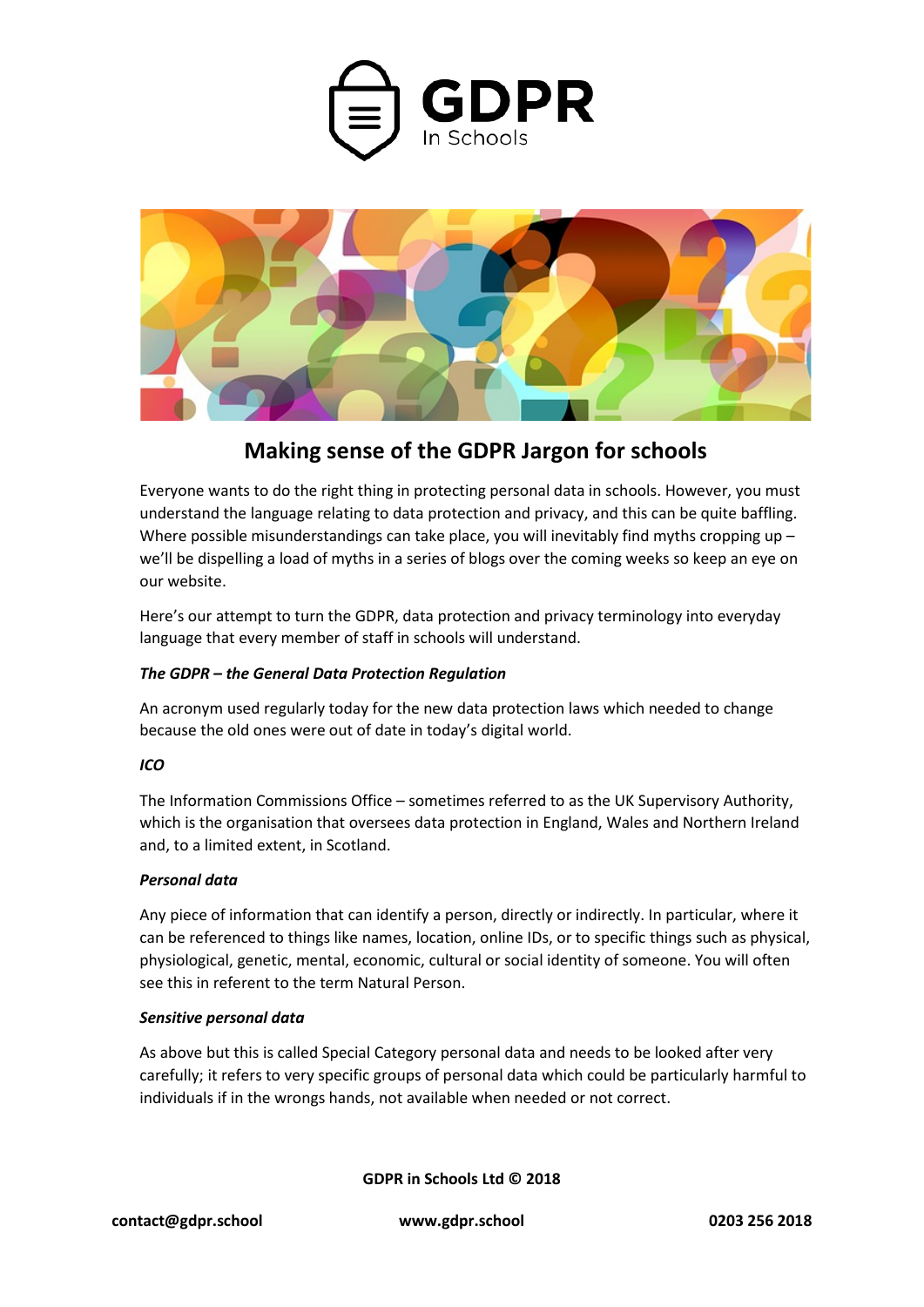#### **Biometric and Genetic Data**

Details about an individual which identifies them uniquely, such as finger prints or DNA.

### **Data processing**

A collective term when you collect, use, share or store data. The GDPR focuses specifically, but not completely, on digital data such as used in computers, phones and tablets, and on websites.

#### *Data Controller*

This is the person or organisation that an individual has allowed, or is obliged, to hold their personal details. The Data Controller decides what, why, how, where and when personal data is processed. A school is most often the Data Controller, but it CANNOT process any data unless there is a lawful basis to do so. Find out more about [your school's obligations as a Data](https://www.gdpr.school/schools-obligations-as-data-controller/)  [Controller.](https://www.gdpr.school/schools-obligations-as-data-controller/)

### *Data Processor*

This is a person or organisation that the Data Controller has asked to 'do something' with the data they control. They must only 'do' what is allowed in the data sharing agreement. They would be seriously breaking the law if they used this data for any other purpose. In a number of cases, the Data Controller and the Data Proccessor is the same person or organisation. If a school collects and uses the data, without it by shared or processed with anyone else, then they are both Data Controller and Data Proccessor.

#### *Data Sharing Agreement*

You must have one of these with any person or organisation you share data with. It will clearly say what can and can't be done with the shared data. It will ask for reassurances on issues such as storage security, how long the data is kept and how is the data disposed of. There are good examples of data sharing agreements on the web and the ICO has formal guidance on their website.

### *Privacy notice*

This is your notice to the world about the way you handle information you have access to. Every school must have one already and it's important that all staff know what it says and means. It should also be in clear language so it can be easily understood by parents and children, where relevant.

### *Lawful basis for processing*

Also referred to as legal basis for processing No person or organisation can process data unless there is a legal reason for doing so. There are six main categories for lawful processing. You must find a lawful basis that fits the reason you are processing data. If you can't, and you still process personal data, then you are breaking the law. Take a look at what GDPR in Schools think you should consider whe[n identifying your legal basis for processing data.](https://www.gdpr.school/how-concerned-should-schools-be-about-consent/)

**GDPR in Schools Ltd © 2018**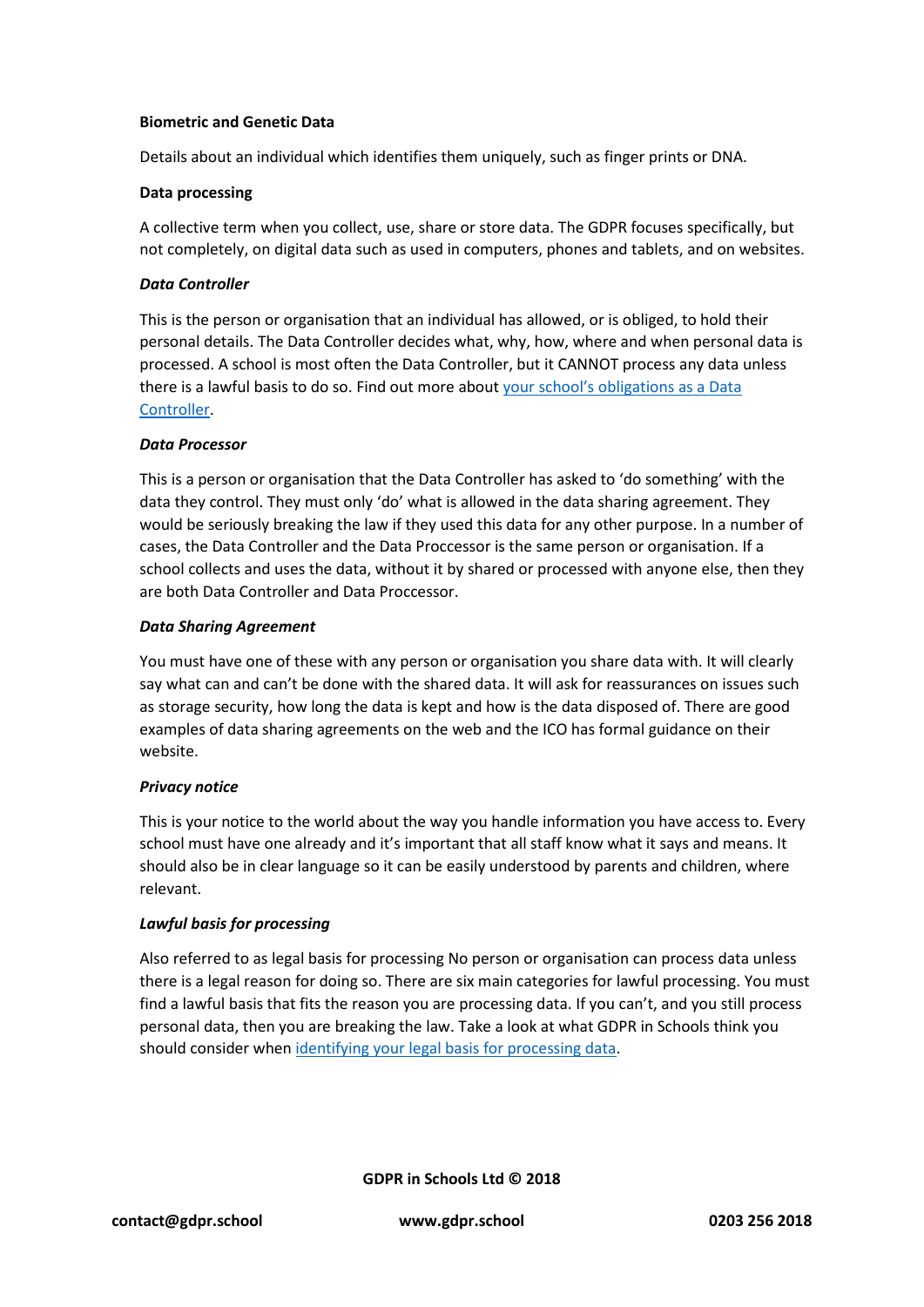# *Encrypted Data*

This is when the data is jumbled up. You need a 'key' to unjumble it otherwise it looks like rubbish. Personal data that leaves a safe and secure environment, for example, it goes out of school or is sent in an email, must be encrypted.

## *Data Breach*

This is a breach of security, a breach of availability or data that is not correct when it should be; where accidentally or unlawfully personal data has been destroyed or misused. This might lead to physical or mental harm to an individual.

# *Profiling*

The use of existing information about someone to predict how they might behave in the future. If you shop online, you'll see it all the time when the website suggests things you should buy as you have bought them before or they compliment a purchase. Profiling is used in education to predict students' end of key stage or examination performance.

# *Data Protection Impact Assessment (DPIA)*

Also sometimes referred to as part of a PIA or Privacy Impact Assessment. It sounds very grand, but is just formalising and structuring considerations you probably already do. When you start or review a project or process, you consider all the things that can go wrong regarding aspects of personal data. You then think about how you would put it right or if it's worth the risk doing nothing. A DPIA is written evidence that you have been through this thought process. Schools are already used to Risk Assessments for safeguarding and H&S, so this is part of what schools need to consider.

### *Privacy by Design*

This means you consider data protection and privacy from every angle in everything you do or plan.

### *Privacy Impact Assessment (PIA)*

A tool used to identify and reduce the privacy risks.

### *Data Erasure/Right to be Forgotten*

An individual can ask the Data Controller to remove and stop processing their personal data. If the Data Controller can justify it needs to process this data, then the request can be refused.

### *Data Portability*

The ability to take data from one Data Controller and transferring it to another. A good example of this is changing banks or energy suppliers. In schools, data is regularly ported when students change establishments. Some data may not be portable due to it only being usable in a particular system but every effort should be made to make it available.

**GDPR in Schools Ltd © 2018**